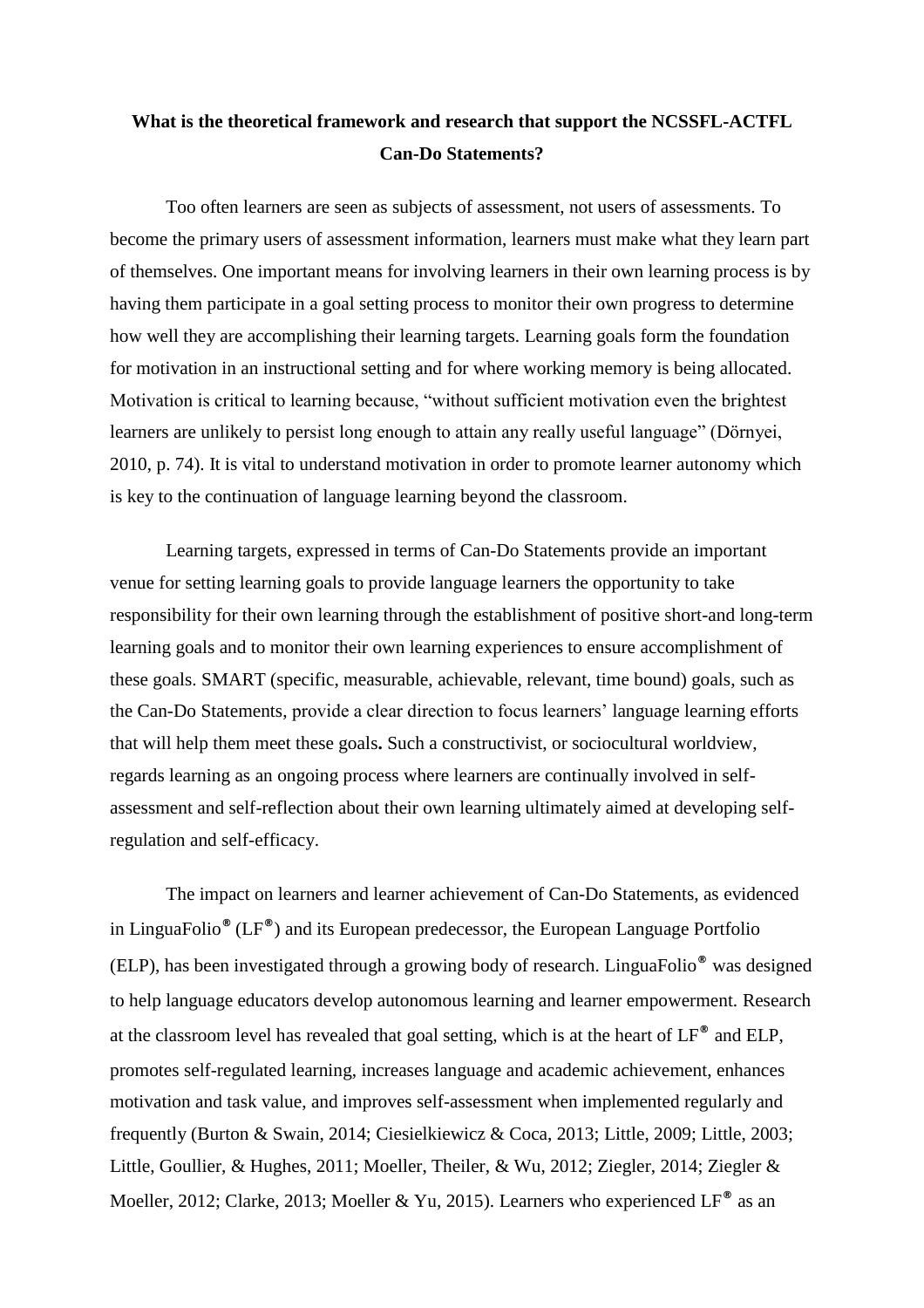intervention in the world language classroom achieved higher academic outcomes as measured by cumulative GPA and ACT scores in math, science, reading, and English in comparison to students who were not exposed to LF**®** (Clarke, 2013).

These studies have shown that the major components of setting goals, documenting progress, and self-assessment of learning are critical in developing learner autonomy and selfregulation in language learners that contribute to increased motivation, higher language achievement, and academic success.

## References

Burton, B., & Swain, M. (2014, August). *Student Success with LinguaFolio®.* Presentation at the Growing Success for ELLs conference in Greensboro, NC.

Ciesielkiewicz, M., & Coca, D. (2013). The electronic language portfolio as a tool for lifelong learning. In *International Conference ICT for Language Learning: Conference Proceedings*. Florence, Italy: Libreria Universitaria.

Clarke, O. (2013). *LinguaFolio® goal setting intervention and academic achievement: Increasing student capacity for self-regulated learning.*  Retrieved from ETD collection for University of Nebraska-Lincoln: [http://digitalcommons.unl.edu/dissertations/AAI3604640](https://www.dropbox.com/referrer_cleansing_redirect?hmac=arFnMl4AmascacU7dc0MmebtBLD0rYWtLwuXnvTuebw%3D&url=http%3A%2F%2Fdigitalcommons.unl.edu%2Fdissertations%2FAAI3604640%2F)

Dörnyei, Z. (2010). Researching motivation: From integrativeness to the ideal L2 self. In Hunston, S., & Oakey, D. (Eds). *Introducing applied linguistics: Concepts and skills*, (pp. 74-83). London: Routledge.

Little, D. (2009). Language learner autonomy and the European Language Portfolio: Two L2 English examples. *Language Teaching*, 42(2), 222-233.

Little, D. (Ed.) (2003). *The European language portfolio in use: Nine examples.* Strasbourg, France: Council of Europe. Available from [www.coe.int/portfolio.](https://www.dropbox.com/referrer_cleansing_redirect?hmac=MriAVJuaWkIBRB6aFxxE2DA8GZHqbnpvd3fbM9SEG%2Fg%3D&url=http%3A%2F%2Fwww.coe.int%2Fportfolio)

Little, D., Goullier, F. & Hughes, G. (2011). The European Language Portfolio: the story so far (1991-2011). Strasbourg, France: Council of Europe. Available from [www.coe.int](https://www.dropbox.com/referrer_cleansing_redirect?hmac=pURF0z2WqAlLUnNXLnkB1ZVmrEJx4Fw4pT7PFpyEJ%2Bk%3D&url=http%3A%2F%2Fwww.coe.int)